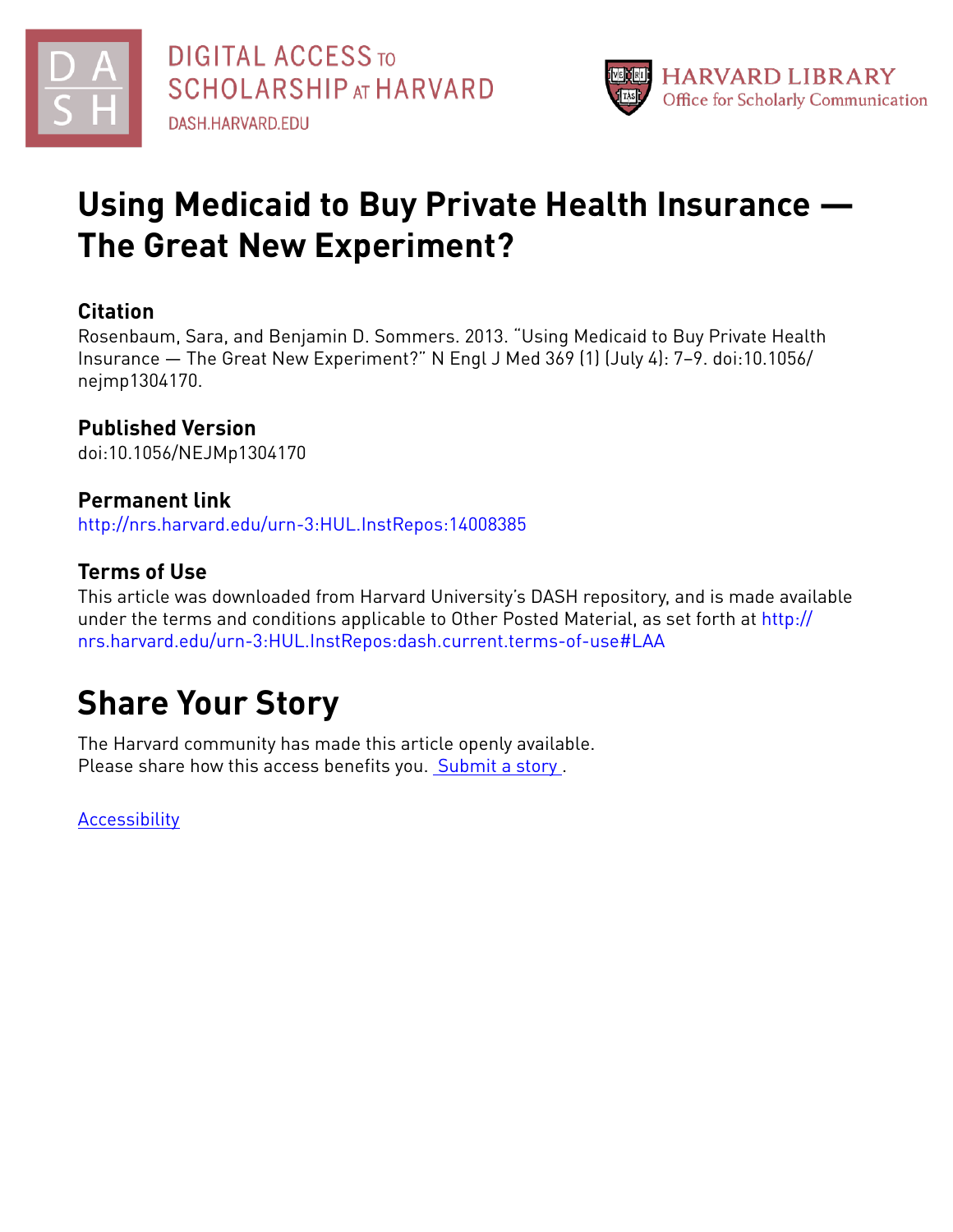patient is the most important patient in the hospital. Clinicians will do what it takes to meet their patients' needs.

That leaves radiologists as the natural choice for managing utilization. Such a shift will require two key changes. The more obvious barrier is the incentive system: there are no rewards for denying an imaging study — one loses a reimbursable exam and expends time in which other reimbursable studies can be read. But the bigger obstacle is the service-provision mindset. Radiologists don't wish to displease referring physicians, lest they take their business to someone who won't question their test-ordering ability.

Referring physicians may believe that radiologists, who generally haven't seen the patient, shouldn't question the appropriateness of clinical suspicion. But preauthorization — standard insurance-company practice for approving advanced imaging — involves decisions by personnel who aren't directly involved in the clinical consultation. Indeed, insurers could save the money that they pay third-party agents to determine the appropriateness of imaging if they trusted radiologists to manage utilization.

Radiologists may resist gatekeeping because of the stigma attached to "rationing" in the United States. Even though the diagnostic pursuit of PE in an intubated patient with severe intracranial injuries may be futile, the radiologist sitting at the outpost of decision making may hesitate to say so and risk being labeled a "death panelist." It will be harder for U.S. radiologists to be gatekeepers than it is for their NHS counterparts, simply because imaging is so abundant here — one can easily justify rationing of something that's truly scarce.

The emphasis on service provision, operations, and efficiency has pushed radiologists to the periphery of clinical decision making. To be effective gatekeepers, they will have to move to the center. They'll have to develop clinical-imaging conferences, act as imaging consultants, and conduct imaging rounds. Radiology leadership must provide incentives for these activities without compromising efficiency, by developing granular metrics for quality. Benchmarks will

have to be established for the acceptable proportion of negative studies. Bundled payments for accountable care organizations will offer a sentinel opportunity to face these challenges.

Some radiologists may hope that clinical decision-support systems will do the gatekeeping for them. It's ironic: the profession has great angst about its propensity to be commodified and outsourced, yet it may relinquish its last bastion of clinical involvement to software. But gatekeepers don't simply advise on the best imaging method; they question whether a given diagnosis should be suspected in the first place.

Whoever plays gatekeeper, all clinicians will have to exercise greater restraint in the use of imaging. Radiologists must decide whether to greet the ebb of imaging passively or by stepping forward to captain and manage a rational decline.

Disclosure forms provided by the author are available with the full text of this article at NEJM.org.

From the Department of Radiology, Hospital of the University of Pennsylvania, Philadelphia.

**DOI: 10.1056/NEJMp1305679** *Copyright © 2013 Massachusetts Medical Society.*

### **Using Medicaid to Buy Private Health Insurance — The Great New Experiment?**

Sara Rosenbaum, J.D., and Benjamin D. Sommers, M.D., Ph.D.

The Medicaid expansion is a cornerstone of the Affordable Care Act (ACA), but since the Supreme Court ruled in 2012 that states could opt out of expanding their Medicaid programs, resistance has been strong. With uncertain-to-dim prospects of adoption in roughly half of states, the Obama administration has moved to allow states to adopt a model whereby Medicaid funds could be

used to buy private health plans sold through the new health insurance exchanges.<sup>1</sup> Arkansas has enacted legislation to adopt such an expansion; other states, including Ohio, appear to be negotiating with the federal government over replacing the standard Medicaid approach with premium assistance.

It's clear why the White House is engaged in such a high-stakes effort. Without the Medicaid expansion, the poorest Americans will remain uninsured, since subsidized coverage through the exchanges is available only for U.S. citizens with incomes above 100% of the federal poverty level (FPL). In many states, including Arkansas, existing Medicaid coverage for adults falls far short of this mark. For example, with the exception of a very limited demon-

The New England Journal of Medicine

Downloaded from nejm.org on May 23, 2014. For personal use only. No other uses without permission.

Copyright © 2013 Massachusetts Medical Society. All rights reserved.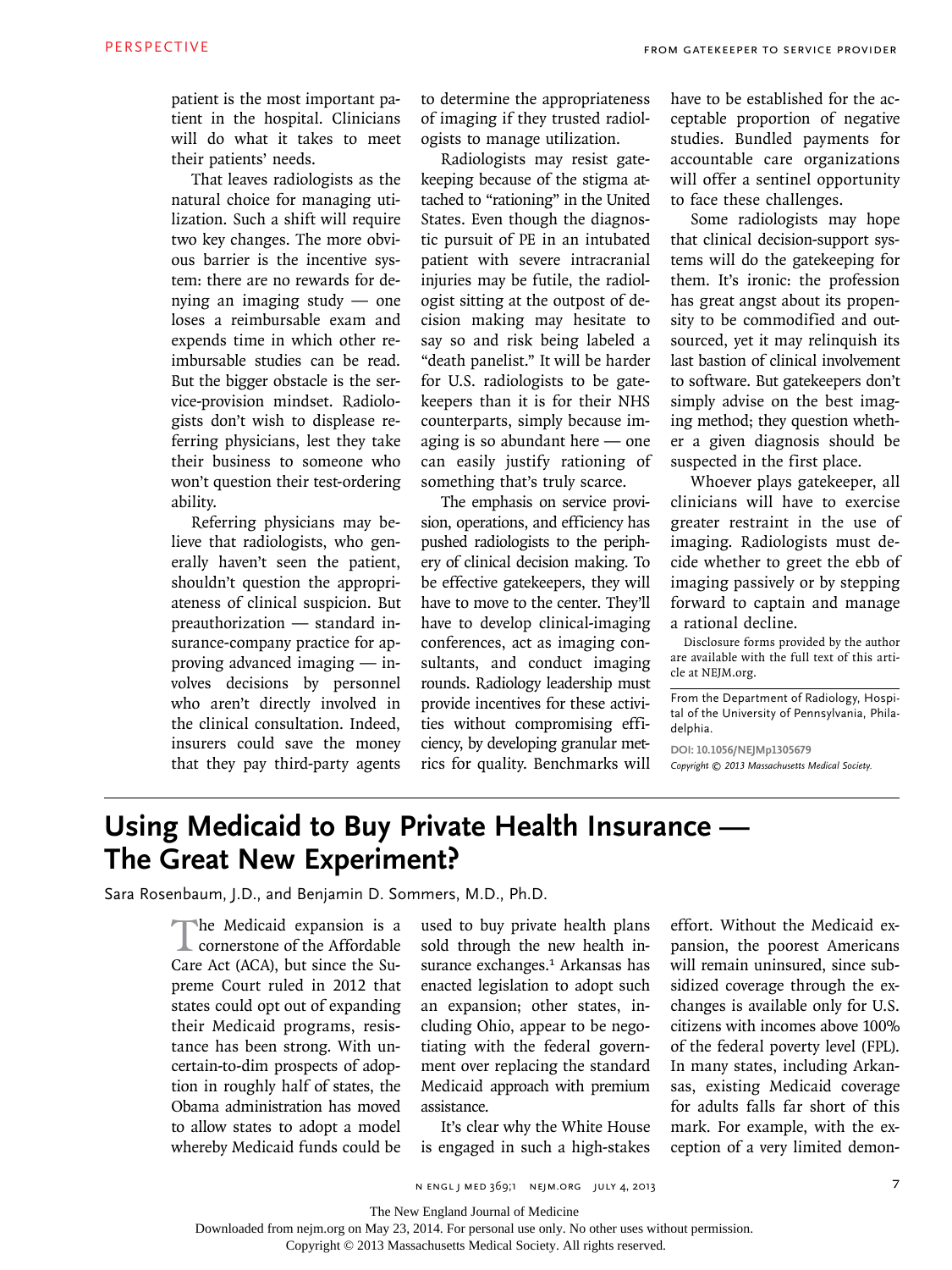



Rates are based on the authors' analysis of the 2008 Survey of Income and Program Participation. The sample includes all adults 19 to 63 years of age with family incomes of less than 400% of the federal poverty level (FPL) who don't have employer-sponsored insurance or Medicare (38,737 people). The graph shows the percentage of adults with uninterrupted eligibility for a given type of insurance over time. The three models considered are the baseline Affordable Care Act, in which individuals with family incomes below 138% of the FPL are in Medicaid and others are in exchange plans; the hypothetical premium-support model using Arkansas baseline Medicaid eligibility, in which individuals meeting the current eligibility criteria for Arkansas Medicaid remain in Medicaid (income below 17% of the FPL for parents and 75% and 83% for single and married disabled adults, respectively) and all others (including all childless adults) are in exchange plans; and the hypothetical premium-support model using Ohio baseline Medicaid eligibility, in which individuals meeting the current eligibility criteria for Ohio Medicaid remain in Medicaid (income below 90% of the FPL for parents and 65% and 83% for single and married disabled adults, respectively) and all others (including all childless adults) are in exchange plans. The differences between the curves are significant at each time point (P<0.001). See the Supplementary Appendix for more details.

stration program, Arkansas covers no poor adults without minor children, and eligibility for parents is set at 17% of the FPL (about \$4,000 in annual income for a family of four). Thus, unless they are pregnant or elderly or have a severe disability, virtually no impoverished working-age Arkansans have Medicaid. The situation is similar in Texas, South Carolina, Louisiana, and other states that either have said no to the expansion or remain on the fence.<sup>2</sup>

Although the idea of using Medicaid to buy private health insurance rather than insuring people directly has been portrayed as radical (the Arkansas "game changer"<sup>2</sup>), it's not a new idea. Since 1965, Medicaid has

authorized the secretary of health and human services to use federal funds to pay insurance premiums in states that elect such an approach. But until the ACA created a viable individual insurance market, there was effectively no private insurance for states to buy other than employer-sponsored coverage, which is rarely available to poor workers. Instead, over the past two decades, most states have developed Medicaid managed-care systems that now cover 75% of beneficiaries. Many of the insurance companies likely to participate in the exchanges already offer Medicaid managed-care plans.

So is this proposal much ado about nothing? Definitely not: moving Medicaid beneficiaries into a new and untested marketplace raises large challenges even as it creates important opportunities. On the plus side, premium support would allow states such as Arkansas that lack a robust Medicaid managed-care market (some states, like Arkansas, currently use only a limited form of managed care known as "primary care case management") to enroll the large 2014 expansion population into larger, more organized plans.

In addition, such arrangements might improve enrollment stability and continuity of care, even in states with robust Medicaid managed-care markets. Our research suggests that low-income adults experience so much income fluctuation that 28 million annually could "churn" across the Medicaid–exchange divide,<sup>3</sup> set by the ACA at 138% of the FPL. Without health plans spanning both markets, shifts in financing could disrupt coverage and care. Buying exchange plans with Medicaid funds might shield families from the effect of small income shifts, since they could keep their plans and providers regardless of whether Medicaid or federal premium subsidies were paying the bill at any given moment.

Using national survey data and methods similar to those we've used previously,<sup>3</sup> we estimate that purchasing coverage in an exchange could reduce churning by nearly two thirds in states such as Arkansas that currently have highly restrictive Medicaid coverage for adults (see graph; for methods, see the Supplementary Appendix, available with the full text of this article at NEJM.org). However, in states such as Ohio, whose income limits under traditional Medicaid are higher, this policy could create churning between the traditional Medicaid-

The New England Journal of Medicine

Copyright © 2013 Massachusetts Medical Society. All rights reserved.